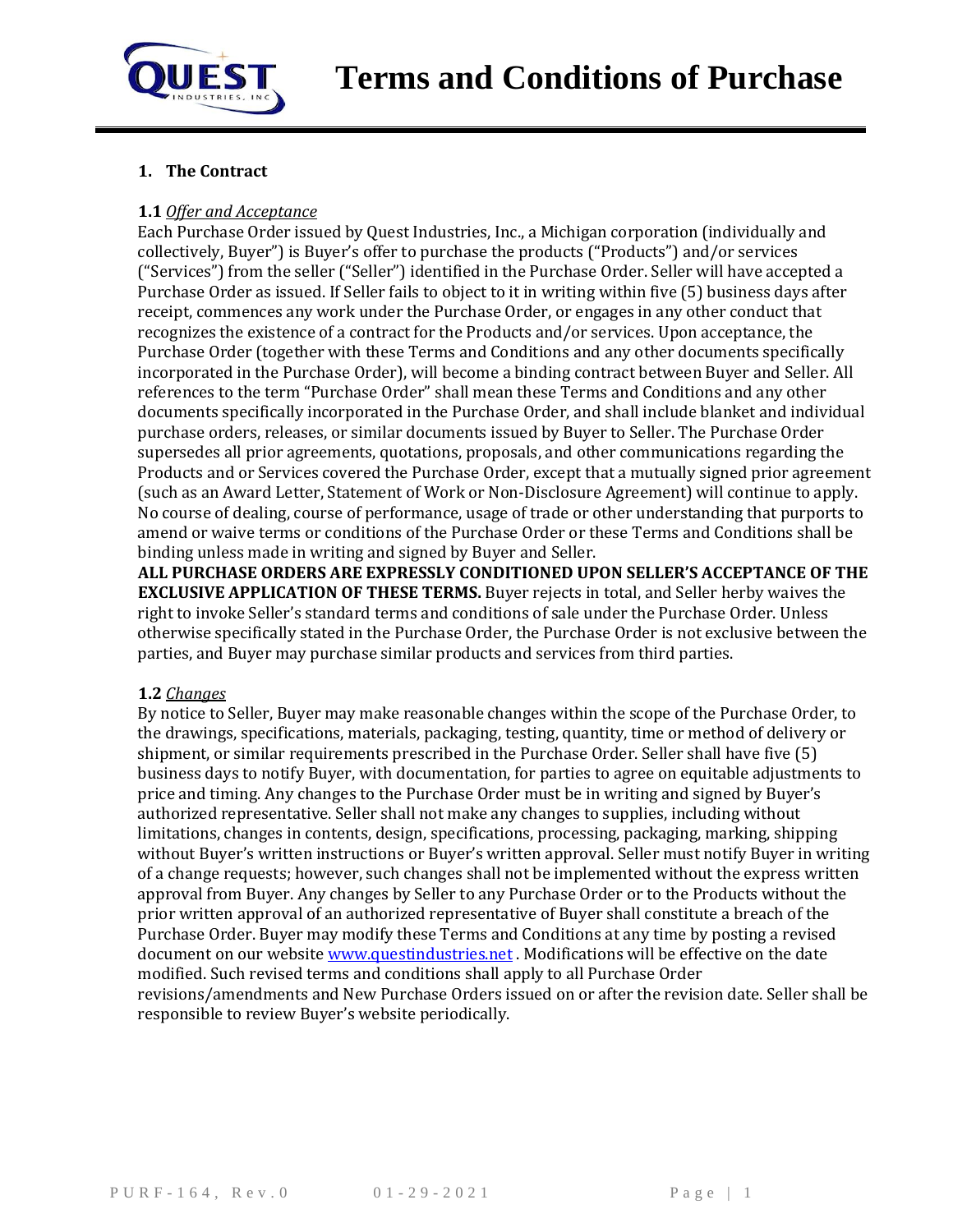

# **2. Delivery/Quantity**

#### **2.1** *Delivery Schedules*

Quantities and delivery schedules to fulfill the Purchase Order will be as reasonably determined by Buyer and state in the Purchase Order. Seller agrees to 100% on-time delivery of the quantities and at the times specified by Buyer, as stated in the Purchase Order. Buyer shall have no liability beyond the quantities specified in the Purchase Order. Buyer may return over-shipments to Seller at Seller's expense. If Products are not delivered in time to meet Buyer's delivery schedules, and it is determined that Seller is the cause of the delay, Seller will be responsible for additional costs of any resulting expedite or other special transportation. Buyer shall be responsible for additional costs of expedited or other special transportation that Buyer may require because of changes to its Purchase Order or delivery schedules or for other reasons not caused by Seller. Time is of the essence under the Purchase Order.

#### **2.2** *Packaging and Shipment*

Buyer may specify the method of transportation and the type and number of packaging slips and other documents to be provided with each shipment. Seller will pack and ship Products in accordance with Buyer's instructions, including labeling and hazardous materials instructions. If Buyer has not provided packaging or shipping instructions, Seller will pack and ship Products in accordance with sound commercial practices. Seller agrees to comply with all national, state, provincial, and local laws and regulations pertaining to product content and warning labels.

#### **3. Cost and Payment**

#### **3.1** *Cost*

Prices for the Products set forth on the face of the Purchase Order are not subject to increase, including without limitation, any increase based upon changes in raw material or component pricing or labor or overhead costs. Unless otherwise stated in the Purchase Order, such prices include all packaging and transportation costs and all costs of insurance, duties, tariffs, and other fees. Seller represents that the prices charged to Buyer for the Products are at least as low as the price charged by Seller to buyers of a class like Buyer and for products like those specified in the Purchase Order. Notwithstanding anything to the contrary herein, no increase in the price is effective, without the prior written consent of Buyer.

#### **3.2** *Supplier Expectations*

Seller must always provide world class Products or Services competitive as to price, quality, technology, and customer support. Seller's failure to meet the requirements of this subsection is a basis for termination under **Section 11.2** below.

#### **3.3** *Payment Terms*

Buyer will pay proper invoices on the payment terms set forth in the Purchase Order. Seller will promptly submit correct and complete invoices with appropriate supporting documentation and other information reasonably required by Buyer after delivery of Products and performance of Services. Buyer may withhold payment until a correct and complete invoice or other required information is received and verified. Seller will accept payment by check or other cash equivalent, including electronic funds transfer. Buyer will pay Seller in U.S. Dollars.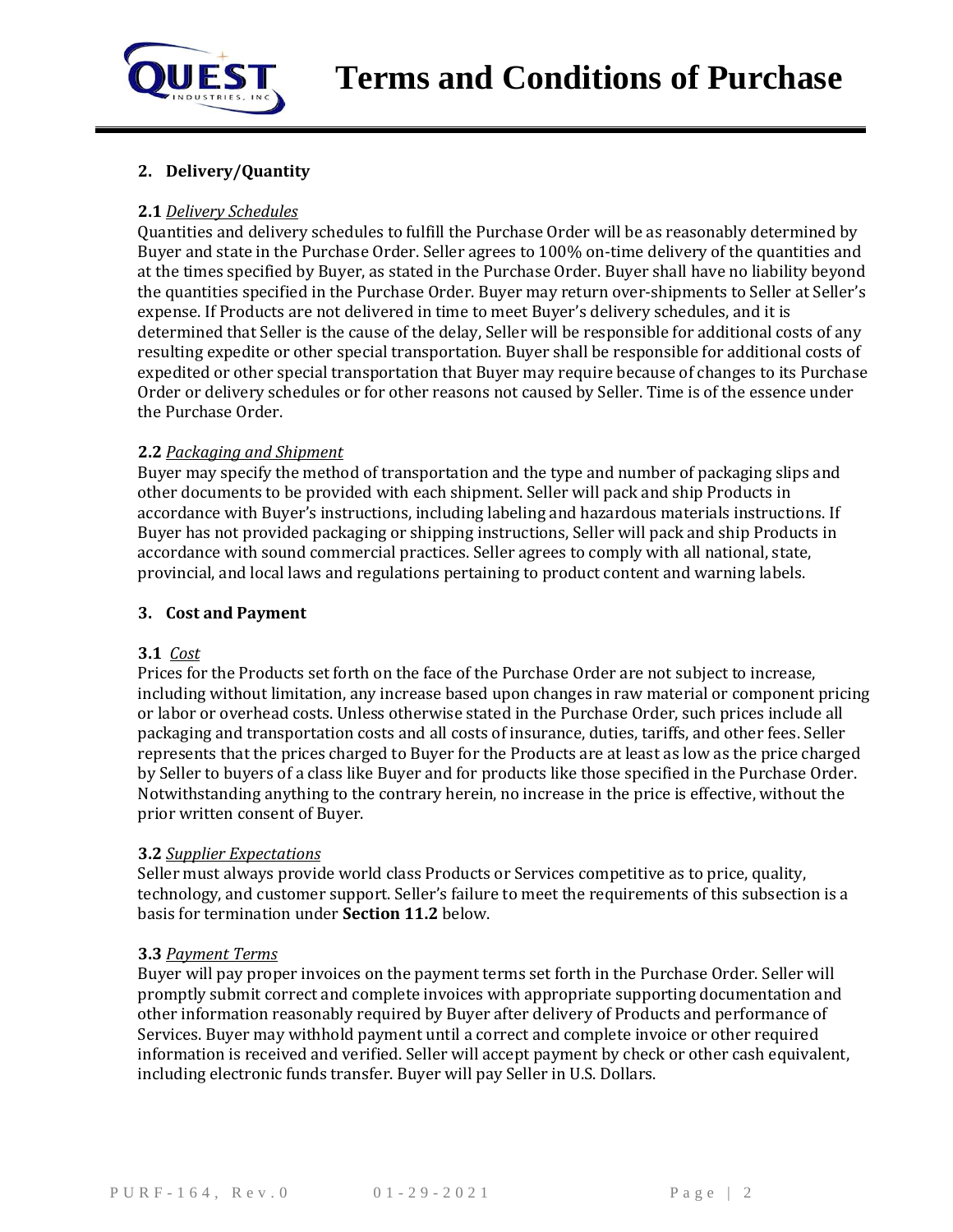

# **3.4** *Insolvency of Customer*

In the even that Buyer's customer files or has filed against it a petition in bankruptcy or insolvency and in the course of such proceeding and in connection with an actual or threatened termination by customer of its purchase orders with Buyer, and if Buyer permits a reduction in the price paid to Buyer for goods sold to such customer to prevent a termination of a purchase order with customer, then Buyer has the right to proportionally adjust Seller's price for Products or Services incorporated in the goods upon thirty (30) days written notice to Seller, Buyer may elect to have the provisions of this Section prevail over any conflicting term between Buyer and Seller.

## **4. Warranties**

## **4.1** *Seller's Product Warranties*

Seller warrants to Buyer that during the warranty period specified in **Section 4.3**, the Products will be free from defects in workmanship, materials, and design, and will conform to the specifications, drawings, samples, and performance requirements specifically incorporated in the Purchase Order, customer drawings/data or otherwise specified by Buyer. The products shall be merchantable and safe and fit for the Buyer's intended purposes. The Products will conform to all applicable laws, orders, regulations, and standards. Buyer's inspection of approval of any design, drawing, material, condition, process, or specifications will not relieve Seller of these warranties. The warranties set forth in this **Section 4.1** are cumulative and in addition to any other warranty provided by law.

## **4.2** *Seller's Service Warranties*

Seller warrants to Buyer that it shall perform the Services using personnel of required skill, experience, and qualifications and in a professional and workmanlike manner in accordance with the highest industry standards for similar services and shall devote adequate resources to meet its obligations under the Purchase Order and these Terms and Conditions.

## **4.3** *Warranty Period*

The warranty period shall be the longer of three years from the date Buyer accepts the Products, the warranty period provided by applicable law, or warranty period offered by Buyer or Buyer's customer to its end-users is extended, the warranty period under the Purchase Order shall be automatically extended by the same period.

## **5. Inspection/Non-Conforming Products**

## **5.1** *Inspection*

Buyer may, with reasonable advance notice to Seller, inspect Seller's production processes and property and conduct testing at Seller's premises for the sole purpose of verifying Seller's performance under the Purchase Order. Seller may restrict Buyer's access as necessary to protect proprietary information and may require appropriate indemnification and releases. Buyer is not required to inspect Products delivered or Services performed, and no inspection or failure to inspect will reduce or alter Seller's obligations under the Purchase Order.

## **5.2** *Non-Conforming Products*

Products or Services that do not conform to the warranties in **Section 4** will be handled by Buyer as follows: (1) reject the nonconforming Products or Services, (2) require Seller, at Buyer's option and Seller's expense (including applicable shipping costs), to either repair or replace the nonconforming Products or Services, and (3) if Buyer reasonable determines (through statistical sampling or other quality assessments) that a material amount of incoming Products are non-conforming or if Buyer receives subsequent defective material, Buyer will require Seller to implement at its expense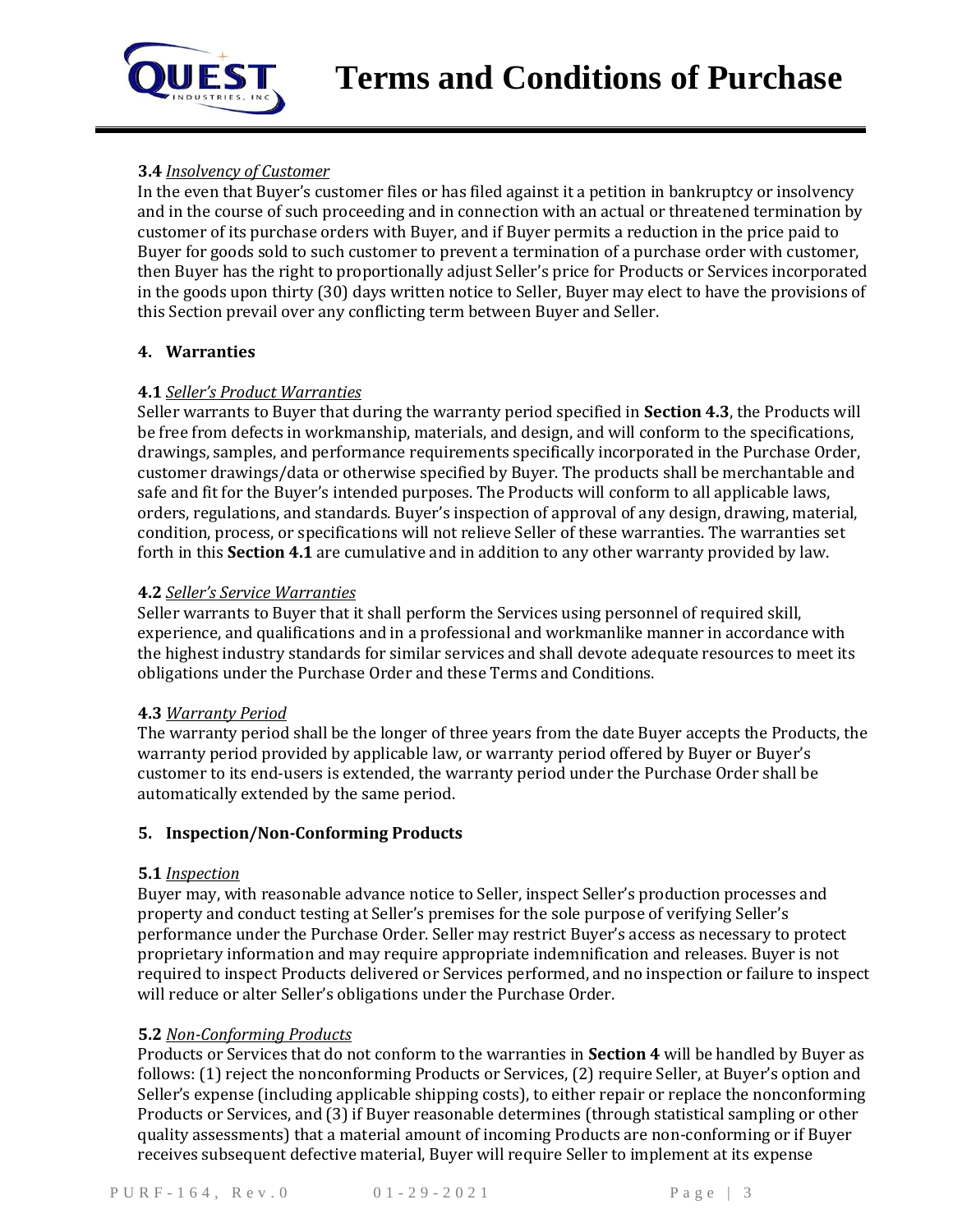

containment, inspection, sorting, and other quality assurance procedures. Payment for nonconforming Products is not an acceptance and does not limit or impair Buyer's right to assert any legal or equitable remedy and does not relieve Seller's responsibility for latent defects. If, after the implementation of the above, Buyer is still not satisfied with the quality of the Products or Services from Seller, then Buyer shall have the right to terminate the Purchase Order without liability.

# **6. Recall**

"Recall" means any voluntary or government-mandated offer by Buyer to remedy an alleged defect that affects safety, quality, or performance or to address an alleged failure to comply with any applicable safety standards, requirements, or guideline. Unless otherwise stated in the Purchase Order, Seller will be liable for all costs and damages resulting from a Recall if the Recall results in whole or in part from (1) a failure of the Products to conform to the warranties in **Section 4** (even if the warranty period has expired) , or (2) the acts or omissions of Seller, any negligence by Seller, any defects in the Products or any failure of the Products to comply with any relevant specifications (even if any of the foregoing is not a breach of warranty). Buyer shall fully control any Recall activities, but Buyer will notify Seller as soon as practicable after Buyer learns in writing that the Recall being considered with implicates the Products, and thereafter provide Seller with all data relating to the potential Recall, and give Seller a reasonable opportunity to participate in inquiries and discussions among Buyer, its customer, and governmental agencies, and consult with Seller about the most cost-effective method of modifying or replacing the Products in order to remedy the alleged defect or non-compliance. In the event Seller is liable for the Recall as provided above, Buyer may set-off the costs of the Recall against sums due to Seller prior to the negotiations set forth.

## **7. Service Requirements**

## **7.1** *Service Requirements*

If a Purchase Order remains in effect at the end of the production program, Seller will also make those Products available to Buyer and/or Buyer's customer for Buyer's past-model service requirements for a period of 10 years after the end of the vehicle program, or for as long as the Buyer's customer requires service parts.

## **7.2** *Service Payment Terms*

For the first five years past-production, service part Products will be set at the then-current production prices under the Purchase Order, plus any additional costs for the special packaging, and shipping. For the second five years, the parties will negotiate in good faith the prices, quantities, and delivery terms for past-model service Products based on the availability and cost of needed materials, supplies, packaging, shipping, and handling, related services, and other relevant factors.

## **8. Tooling/Capital Equipment**

Buyer and Seller agree that all tools and equipment needed to produce Products or Services will be made to Buyer's specifications. Any exception to such specifications must be stated in writing on the Purchase Order of otherwise in a signed writing by Buyer. Seller shall give Buyer access to Seller's premises, prior and after payment, to inspect work performed and to verify charges for tooling and equipment submitted by Seller against the Purchase Order or any amendment. The price set forth in the Purchase Order will be adjusted to credit Buyer in the amount, if any, by which the price exceeds Seller's actual cost as verified. Seller agrees to retain all cost records for a period of two years after receiving final payment of the charges and Buyer shall have the right to audit such records to verify amounts.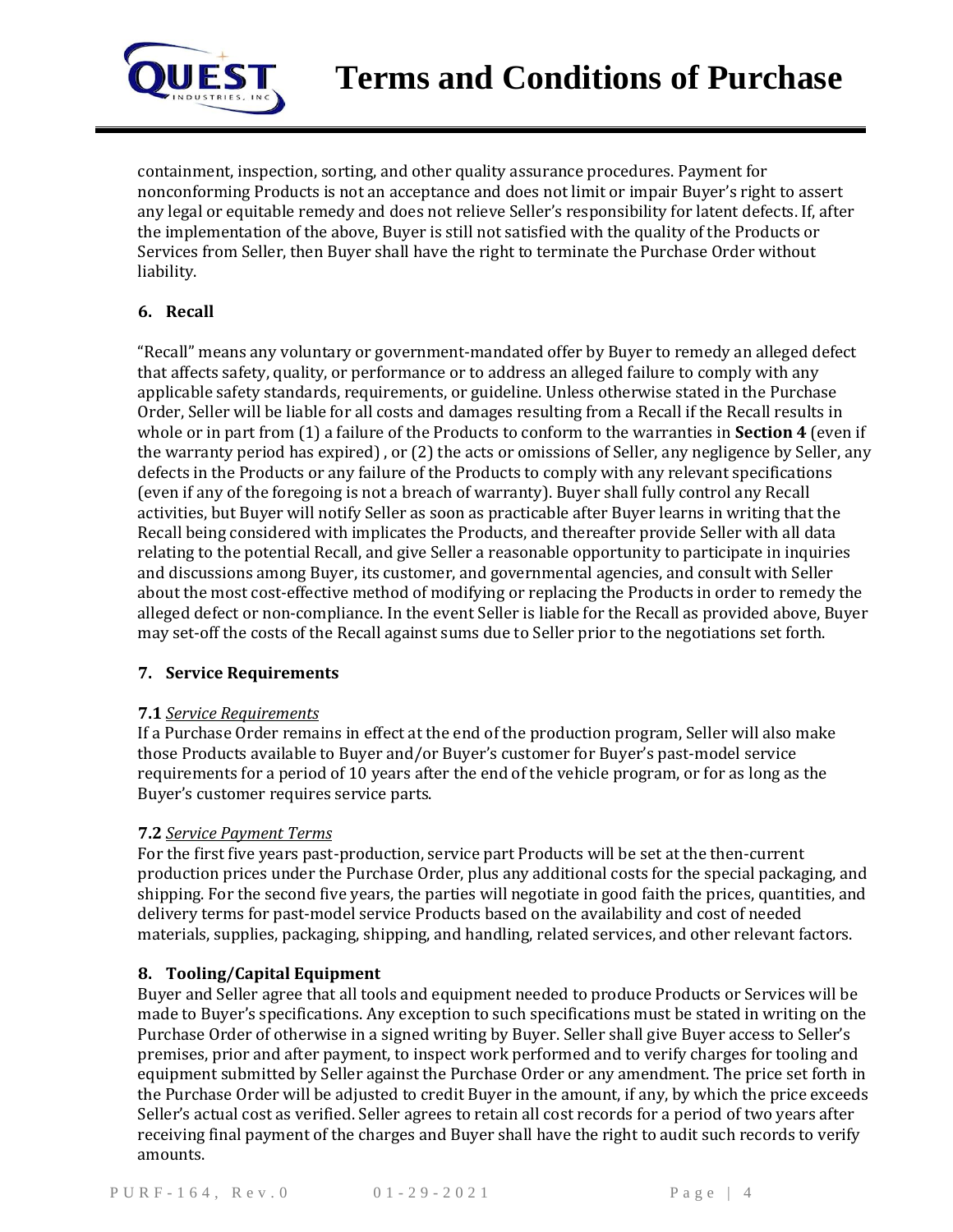

# **9. Property**

# **9.1** *Buyer's Property*

Buyer shall own or have the right to possess all tooling, dies, gauges, fixtures, molds, and other equipment and property ("Property") used by Seller to manufacture, store, and transport Products or provide Services if Buyer or Buyer's customer has provided or paid for the Property. Seller will hold Buyer's Property or Buyer's customer's Property on a bailment basis and will be responsible for loss or damage to Buyer's Property while in Seller's possession or control. Seller shall fully insure all of Buyer's or Buyer's customers Property at its replacement value and name Buyer as a loss payee. To the extent permitted by law, Seller waives any lien or similar right it may have with respect to Buyer's Property. Seller will (1) at its expense maintain Buyer's Property in good condition and repair, (2) use Buyer's Property only for the manufacture, storage, and transport of Products for Buyer, unless Buyer otherwise approves in writing, (3) mark Buyer's Property as belonging to Buyer or its customer, and (4) not remove Buyer's Property (other than shipping containers and like) from Seller's premises without Buyer's prior written approval. Seller will immediately release to Buyer, upon request, Buyer's Property and Buyer's customer's Property at any time. With or without cause and without payment of any kind unless otherwise provided in the Purchase Order. Seller will release the requested Property and other property to Buyer properly packed and marked in accordance with the requirements.

## **9.2** *Seller's Property*

Seller will own all property that is not Buyer's Property or its customer's Property. Seller shall, at its expense, furnish, maintain in good condition, and replace when necessary Seller's Property needed to perform to the Purchase Order. Seller grants Buyer an irrevocable option to purchase Seller's property necessary to produce the Products at the federal taxation unamortized acquisition cost, less any amounts Buyer has previously paid to Seller for the cost of such Seller's property. Buyer shall have the right to audit Seller's financial records to verify amounts due hereunder.

## **10. Intellectual Property Rights**

## **10.1** *Buyer's Intellectual Property*

Buyer does not transfer Seller any patent, trademark, copyright, or other intellectual property right of Buyer ("Buyer's IP") through information, documents or property made available to Seller other than the right to use Buyer's IP to produce and supply Products and Services to Buyer.

## **10.2** *Intellectual Property Under the Purchase Order*

All intellectual property, including without limitation, processes, information, patents, trademarks, copyrights, or other intellectual property developed in the performance of the Purchase Order ("Products IP") are owned by the Buyer and not by Seller. Seller agrees that all copyrightable works shall be considered "works made for hire". To the extent that, by operation of law, Seller owns any of the Products IP, Seller hereby assigns to Buyer all its right, title, and interest, including all patent and copyright rights in the Products IP. Seller agrees to cooperate with Buyer as Buyer may direct in effecting any such assignment, including, without limitation, executing and filing such instruments and other documents as Buyer may request cost to Buyer.

#### **10.3** *Infringement*

Seller expressly warrants that all Products manufactured for Buyer under the Purchase Order will not and do not infringe on any patent, trademark, copyright, or other intellectual property right of any third party. Seller will indemnify and defend Buyer and its customers, their subsidiaries, and affiliates and their respective officers, directors, managers, members, shareholders, employees, and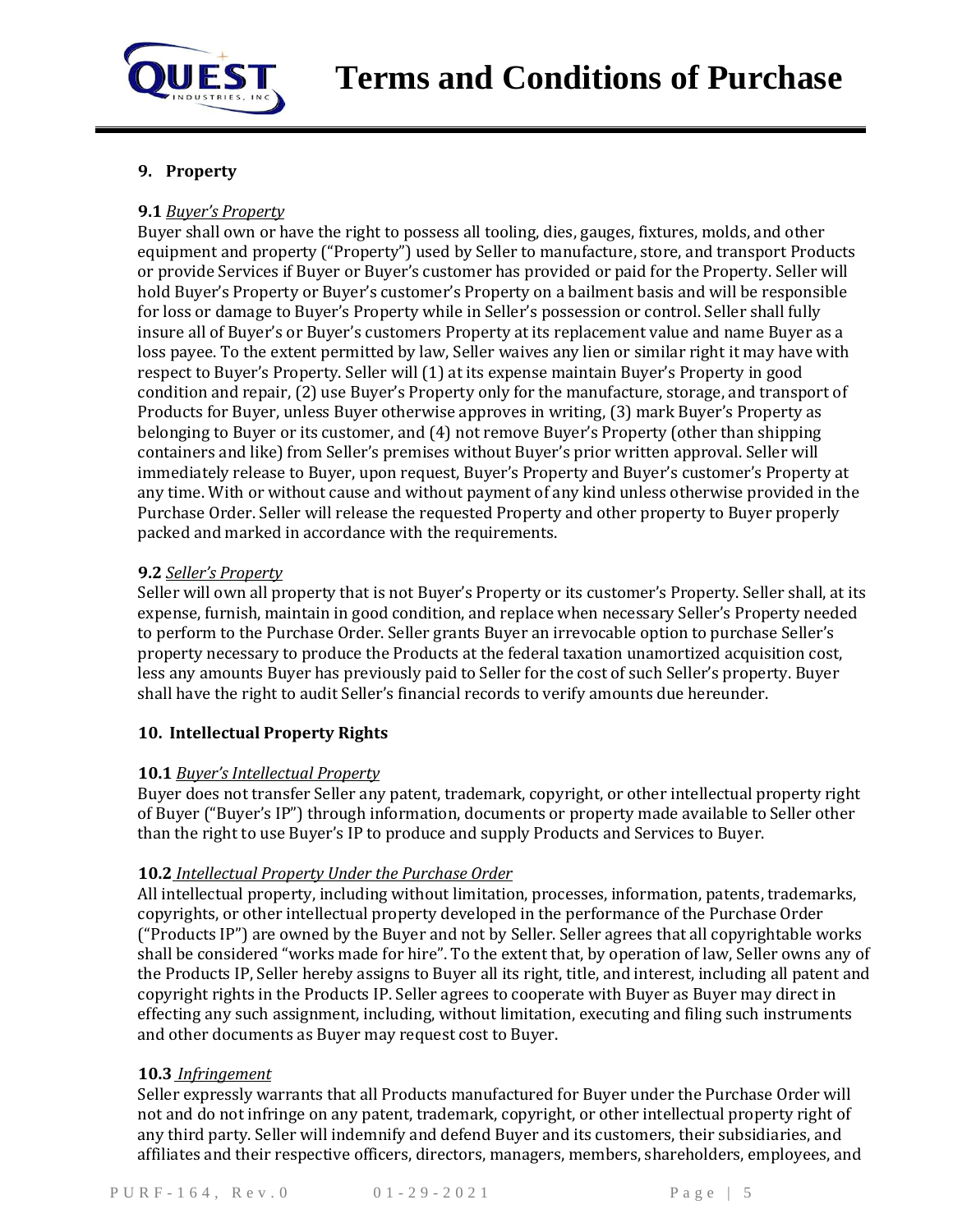

agents and representatives, and their respective successors and assigns, against claims, liabilities, losses, damages, costs, and expenses, including reasonable legal fees, arising out of the actual or alleged infringement of the Products of a third-party intellectual property right in any jurisdiction. If a claim under this **Section 10.3** results in, or is likely to result in an injunction or other order that would prevent Seller from supplying Buyer with Products, or from using Products for their intended purpose, Seller will, at Buyer's election and Seller's sole expense, either (1) secure a license of the intellectual property that permits Seller to continue supplying the Products to Buyer, or (2) modify the Products so that they become non-infringing, so long as the modification does not alter the operation of performance of the Products, or (3) replace the Products with non-infringing but equivalent Products.

## **11. Confidential Information**

All non-public, confidential, or proprietary information of Buyer, including but not limited to, specifications, samples, patterns, designs, plans, drawings, documents, data, business operations, customer lists or information, pricing, discounts, or rebates, disclosure by Buyer to Seller, whether or not marked, designated or otherwise identified as "confidential" in connection with the Purchase Order and any other documents specifically incorporated in the Purchase Order shall be deemed confidential ) collectively, the "Confidential Information"). Seller may not disclose Confidential Information or use Confidential Information for any purpose other than as specified under the Purchase Order without in each case securing the written consent of the Buyer. Seller will use the same degree of care to safeguard Confidential Information that it used to protect its own confidential information from unauthorized access or disclosure, but in any case, at least a reasonably diligent degree of care. In addition, all communications from Seller with respect to any Purchase Order shall be directed only to Buyer, and Seller shall have no such communications with any of Buyer's customers. Upon Buyer's request, Seller shall promptly return or destroy all documents and other materials received from Buyer. Buyer shall be entitled to injunctive relief for any violation of this **Section 11.**

# **12. Assignment; Subcontracting**

Seller may not assign or subcontract its duties or responsibilities under the Purchase Order without Buyer's prior written consent, which consent Buyer may grant or withhold for any reason or no reason in its sole discretion. For purpose of the Purchase Order, "assign" shall be construed broadly and shall include, but no be limited to, any transfer and any changes in control of Seller occurring as the result of any merger, consolidation, operation of law, change of more than 50% of the direct or indirect ownership of Seller or change of the controlling managers, directors, or partners of Seller. An approved assignment does not relieve Seller of its duties or obligations under the Purchase Order or its responsibility for non-performance or Default by its assignee or subcontractor.

## **13. Termination**

## **13.1** *Term of the Purchase Order*

Unless a Purchase Order expressly references this **Section 13.1** and states on its face that such Purchase Order is for a more limited period of time or for a specific or limited quantity, the Purchase Order will remain in effect for the length of the applicable Original Equipment Manufacturer ("OEM") program production life (including model refreshes as determined by the OEM customer), regardless of whether (1) the Purchase Order specifies a quantity, (2) the Purchase Order is reissued annually or otherwise, (3) the parties agree to change price or other terms, (4) the Purchase Order numbers change, or (5) the Purchase Order has a date range. Both Buyer and Seller acknowledge the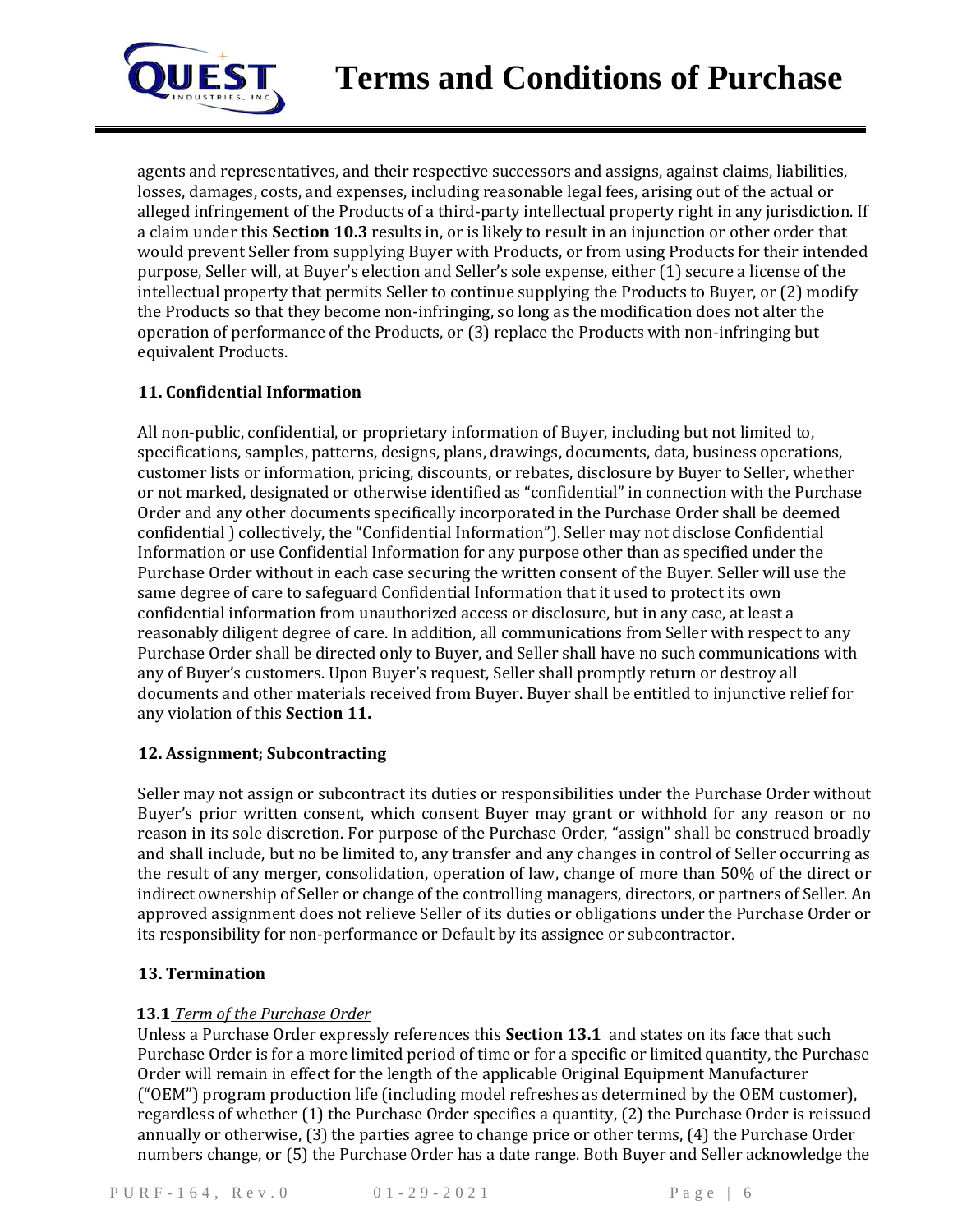

risk of the program production life being cancelled or extended by the OEM, or until cancellation pursuant to the terms of this **Section 13.** Seller may not terminate or cancel the Purchase Order or suspend performance of the Purchase Order for any reason except for breach of payment by Buyer as outlined in **Section 13.2.**

# **13.2** *Termination for Breach or Convenience*

Buyer may terminate all or part of the Purchase Order, without liability to Seller, if Seller, (1) breaches or threatens to breach any terms of the Purchase Order, (2) fails to fix a nonconformance within five (5) business days of written notice, (3) admits in writing its inability to pay its debts as they become due. Begins a bankruptcy, insolvency, receivership, or similar proceeding. Or makes a general assignment for the benefit of creditors, (4) becomes a debtor in a bankruptcy, insolvency, receivership, or similar proceeding commenced by a third party that is not dismissed within thirty (30) days, (5) fails to provide adequate assurance of performance under the Purchase Order within five business days after written demand by Buyer, (6) dissolves, or (7) assigns or subcontracts the Purchase Order in violation of Section **12.** In addition to any other right of Buyer to terminate or cancel the Purchase Order, Buyer may, as its sole discretion terminate all or any part of the Purchase Order at any time and for any reason upon ten (10) days prior notice to the Seller. Upon notice of termination, Seller shall, unless otherwise directed by Buyer and subject to Seller's obligations under **Section 13.4.** (I) terminate all or the specified portion of the work under the Purchase Order; (2) transfer title to and deliver to Buyer the useable and merchantable Products, work in process and raw materials that Seller has produced and/or purchased; (3) settle all claims by subcontractor's approval by Buyer for reasonable direct and actual costs that are rendered unrecoverable by the termination and (4) upon request, cooperate with transition to an alternate supplier specified by Buyer. Seller may terminate the Purchase Order only for non-payment of the purchase price for the Products which are sixty (60) days past due and material in amount. And then only if (a) Seller first provides Buyer with written notice specifying the amounts past due and Seller's intent to terminate the Purchase Order if the past due amount is not paid, and (b) Buyer, within sixty (60) days of such notice does not either pay the past due amounts or notify Seller that the amounts claimed to be unpaid are disputed by Buyer.

## **13.3** *Buyer's Obligations under Termination*

Upon termination under **Section 13.2**, Buyer shall pay to Seller (a) the Purchase Order price for completed and delivered Products and Services, and (b) the actual cost of any work-in-process and raw materials in Seller's possession. Buyer shall not be obligated to pay Seller for loss of anticipated or direct or indirect profits, liquidated or consequential damages, unabsorbed overhead, product development or engineering costs, unamortized depreciation, or general and administration burden resulting from termination of the Purchase Order. Seller's termination claim must be submitted to Buyer within thirty (30) days after the effective date of the termination. Buyer shall have the right to audit records of Seller to verify the amount sought by Seller.

## **13.4** *Transition of Supply*

In connection with termination of the Purchase Order by either party (including Buyer's decision to change to an alternate Supplier), Seller will cooperate in the transition of supply, including the following: (1) Seller will continue production and delivery of all Products as ordered by Buyer, at the prices and other terms stated in the Purchase Order, without premium or other conditions, during the entire period reasonably needed by Buyer to complete the transition to the alternate supplier, such that Seller's action or inaction causes no interruption in Buyer's ability to obtain Products as needed; (2) Seller will promptly provide all information and documentation reasonably requested by Buyer regarding Seller's manufacturing process for the Products including on-site inspections, bill of material data, tooling, process detail and samples of components; and (3) If the transition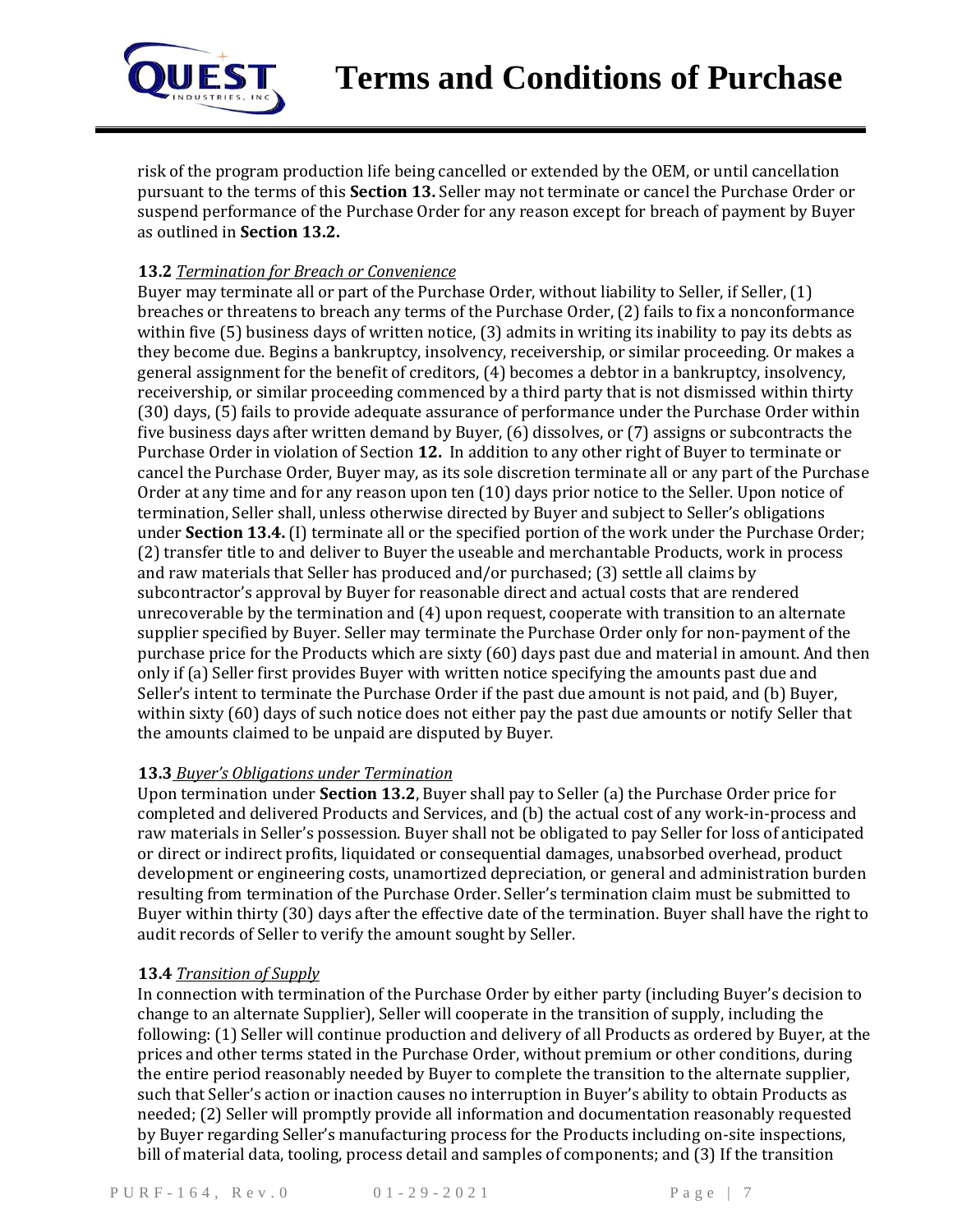

occurs for reasons other than Seller's termination or breach, Buyer will, at the end of the transition period, pay the reasonable, actual cost of transition support as requested and incurred, provided that Seller has advised Buyer prior to incurring such amounts of its estimates of such costs. Buyer shall have the right to audit the records of Seller to verify transition support expenses.

## **14. Remedies**

#### **14.1** *Remedies – Seller's Default*

The rights and remedies reserved to Buyer under the Purchase Order are cumulative with and in addition to all other legal or equitable remedies allowed by law. In addition to any direct damages sustained by Buyer on account of Seller's breach of the Purchase Order or by delivering nonconforming products, Seller will also be liable for Buyer's direct and indirect, incidental, and consequential damages including, without limitation, reasonable professional fees. In the event Buyer must commence legal action for the production or delivery of the Products, Seller acknowledges that Buyer has no adequate remedy at law and Buyer shall be entitled to immediate order of specific performance of Seller's obligations under the Purchase Order an injunctive equitable relief of remedy for any such breach.

#### **14.2** *Remedies-Buyer's Property*

If Seller does not release or deliver Buyer's Property or its customer's Property in accordance with **Section 7.1**, Buyer may at Seller's cost (1) obtain an immediate court order for possession without notice and without posting a bond, and (2) enter Seller's premises, with or without legal process, and take immediate possession of Buyer's Property and its customer's Property. To the extent permitted by law, Seller waives any right to object to Buyer's repossession of Buyer's Property and its customer's Property in a bankruptcy or other proceeding.

#### **14.3** *Limitations of Damages*

In no event will Buyer be liable to Seller for its indirect, special consequential (including lost profits, interest, lost market share or damage to brand value), incidental, punitive, and exemplary damages, whether foreseeable or not, irrespective of whether Buyer has or has not been advised of the possibility of such damages. This limitation of liability applies notwithstanding the type of Purchase Order or the nature of the Seller's claim in contract, tort, or equitable proceeding.

#### **14.4** *Indemnification*

Seller agrees to indemnify and hold harmless Buyer, its subsidiaries and affiliates and their respective officers, directors, managers, shareholders, members, employees, and agents and representatives, and their respective successors and assigns, from all claims, liabilities, damages of any kind or nature, reasonable costs or reasonable expenses incurred in connection with any claims (including lawsuits, administrative claims, regulatory actions and other proceedings to recover for personal injury or death, property damage or economic loss) that are related in any manner to or arise in any way (a) from the Products or any defect therein, or (b) from the negligence of, acts or omissions, or breach of the Purchase Order, by Seller or its officers, directors, managers, shareholders, members, employees, and agents and representatives. Seller's indemnification obligation will apply regardless of whether the claim arises in tort, contract, or otherwise, except to the extent of any liability arising solely out of the gross negligence of Buyer even if Buyer furnishes all or a portion of the design and specifies all or a portion of the processing used by Seller, and even if the warranty period provided under the Purchase Order has expired.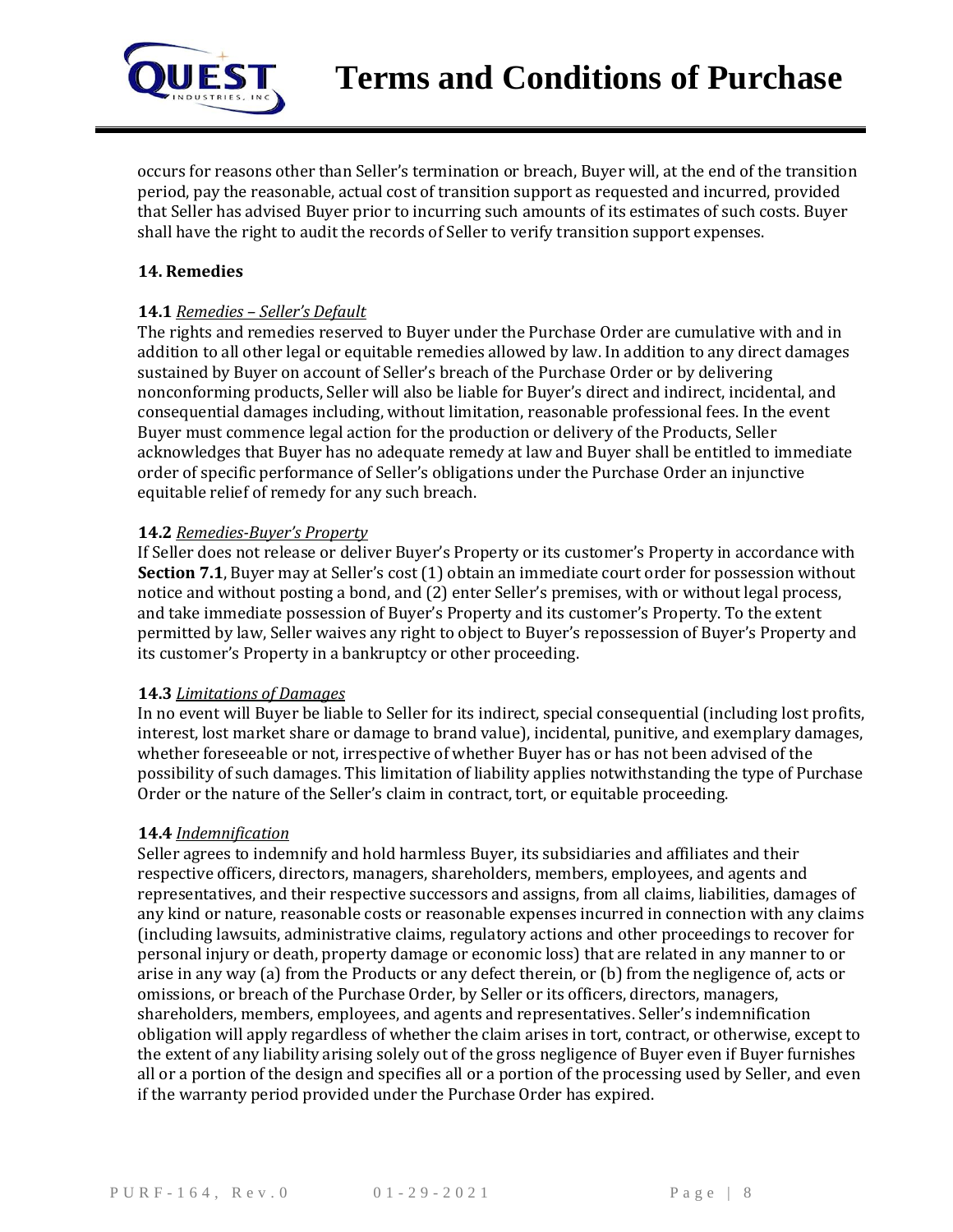

# **15. Force Majeure**

A delay or failure by either Buyer or Seller to perform its obligations under the Purchase Order will be excused, and will not constitute a default, only if (1) caused by an event or occurrence beyond the reasonable control of that party and without its fault or negligence such as: acts of God, embargoes, fires, natural disasters or riots, and (2) the party unable to perform gives notice of the nonperformance (including its anticipated duration) to the other party promptly after becoming aware that it has occurred or will occur. If Seller is unable to perform for any reason, Buyer may purchase Products and Services from other sources and reduce its purchases from Seller accordingly without liability to Seller. Within three (3) business days after written request by the other party, the nonperforming party will provide adequate assurances that the non-performance will not exceed thirty (30) days. If the non-performance exceeds thirty (30) days, the other party may cancel the Purchase Order. The change in cost or availability of raw materials, components or services based upon market conditions, supplier actions or contract disputes shall not be considered Force Majeure and will not excuse Seller's performance.

## **16. Customs**

Transferable credits or benefits associated with Products purchased, including trade credits, export credits, or rights to the refund of duties, taxes, or fees, belong to Buyer unless otherwise prohibited by applicable law. Seller will provide Buyer with all information and records relating to the Products necessary for Buyer to (1) received these benefits, credits, and rights, (2) fulfill any customs obligations, origin marking or labeling requirements, and certification or local content reporting requirements, (3) claim preferential duty treatment under applicable trade preference regimes, and (4) participate in any duty deferral or free trade zone programs of the country of import. Seller will obtain all export licenses and authorizations and pay all export taxes, duties, and fees unless otherwise stated in the Purchase Order, in which case Seller will provide all information and records necessary to enable Buyer to obtain those export licenses or authorizations.

## **17. Insurance**

Seller shall maintain and upon request furnish to Buyer a certificate evidencing (1) general liability insurance with coverage limits reasonably acceptable to Buyer and naming Buyer's Property as an additional insured; (2) all risk property perils insurance covering the full replacement value of Buyer's Property while in Seller's care, custody, or control and naming Buyer as loss payee; and (3) worker's compensation insurance as required by applicable law. Seller shall provide Buyer with at least 30 days of prior written notice of any cancellation, non-renewal, or material change in the insurance policies required under this **Section 15.**

## **18. Insolvency**

Buyer, or a third party designated by Buyer may, at any time, review the financial health of the Seller. Seller will fully cooperate with such review and provide all requested financial documentation after mutually agreed to procedures have been established. Subject to **Section 11,**  Buyer will use the financial information provided under this **Section 18** only to determine Seller's ability to perform under the Purchase Order. If Buyer in its sole discretion determines the Seller may be unable to perform under the Purchase Order, Buyer may require the Seller to post a performance bond, to grant Buyer a security interest in the assets of the Seller, or to provide other adequate assurance of ability to perform as Buyer may deem appropriate or required, on such terms and conditions as Buyer may in its sole discretion determine. In the event the Seller is unable to provide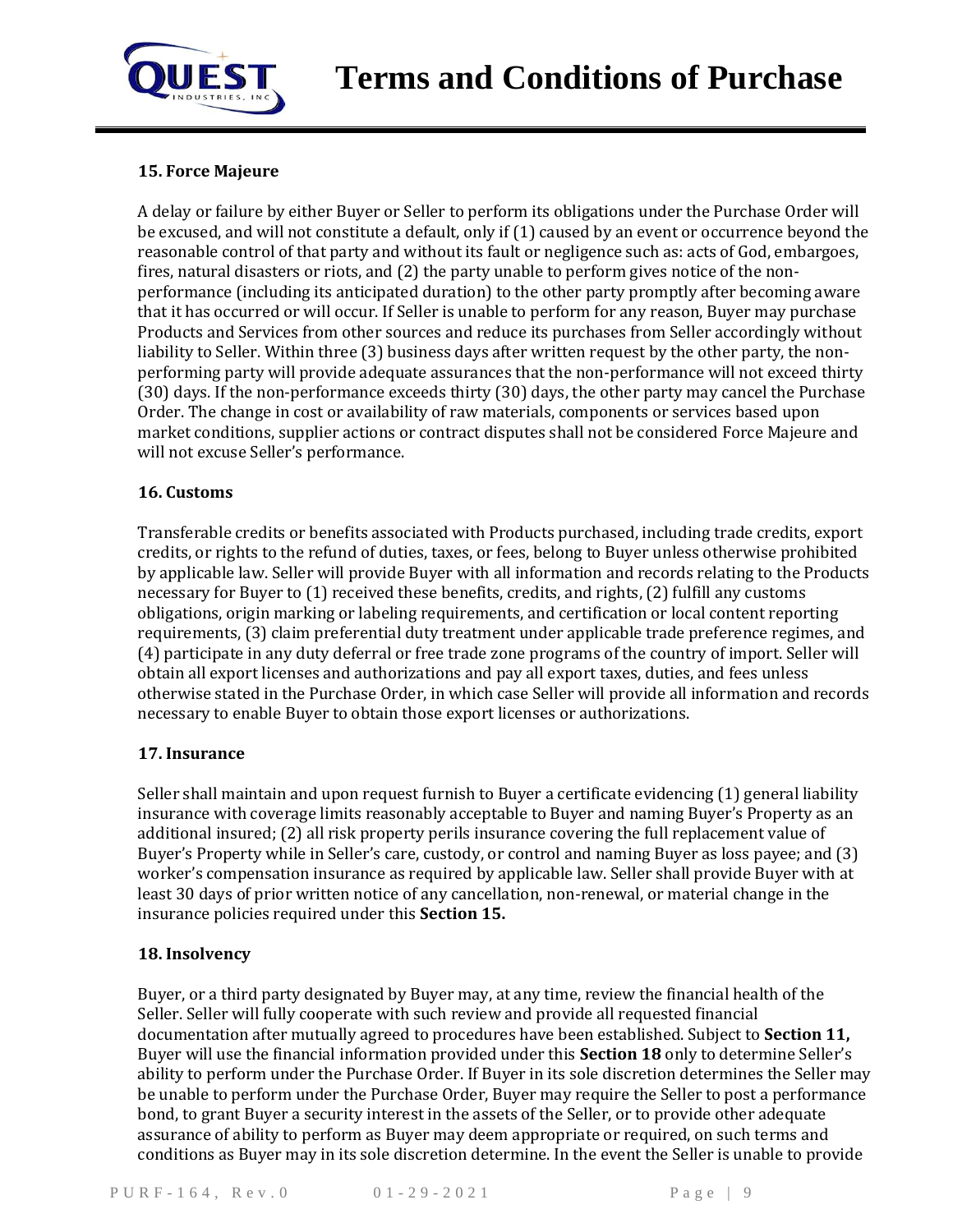

such adequate assurance, then Buyer may then terminate the Purchase Order, without penalty or premium.

#### **19. Miscellaneous**

#### **19.1** *Advertising*

During and after the term of the Purchase Order, Seller will not advertise or otherwise disclose its relationship with Buyer or Buyer's customers without Buyer's prior written consent, except as may be required to perform the Purchase Order or as required by law.

#### **19.2** *Taxes*

Unless otherwise stated in the Purchase Order, the Purchase Order price includes all applicable federal, state, provincial, and local taxes other than sales, value added, or similar turnover taxes or charges.

#### **19.3** *Compliance with Laws*

Seller follows and will comply with applicable laws, rules, and regulations, including those of the country where the Products are manufactured, or the Services are performed and including all reporting requirements. Seller has and shall maintain in effect all the licenses, permissions, authorizations, consents and permits that it needs to carry out its obligations under the Purchase Order or those Terms and Conditions. Seller will provide Buyer with material safety data sheets regarding the Products and, upon Buyer's request, will provide Buyer with other information reasonably required to comply with applicable laws.

#### **19.4** *Relationship of the Parties*

Buyer and Seller are independent contractors, and nothing in the Purchase Order makes either party the agent or legal representative of the other party for any purpose. Neither party has authority to assume or to create any obligation on behalf of the other party.

#### **19.5** *Waiver*

The failure of either party to enforce any right or remedy provided in the Purchase Order or by law on a particular occasion will not be deemed a waiver of that right or remedy on a subsequent occasion or waiver of any other right of remedy.

#### **19.6** *Severability*

A finding that any provision of the Purchase Order is invalid or unenforceable in any jurisdiction will not affect the validity or enforceability of any other provision of the Purchase Order or the validity or enforceability of that provision in any other jurisdiction.

#### **19.7** *Notices*

Any legal notice or other communication required or permitted under the Purchase Order must be in writing and will become effective on the date of actual receipt if the date of actual receipt is a business day or on the next business day.

#### **19.8** *Governing Law: Venue*

Unless otherwise agreed in writing, the Purchase Order will be governed by and interpreted according to the internal laws of the state of Michigan. The exclusive venue for any legal suit, action or proceeding arising out of or relating to the Purchase Agreement, these Terms and Conditions and any other documents specifically incorporated in the Purchase Order shall be the Federal District Court for the Eastern District of Michigan or the Circuit Court of Lapeer County, Michigan, and each